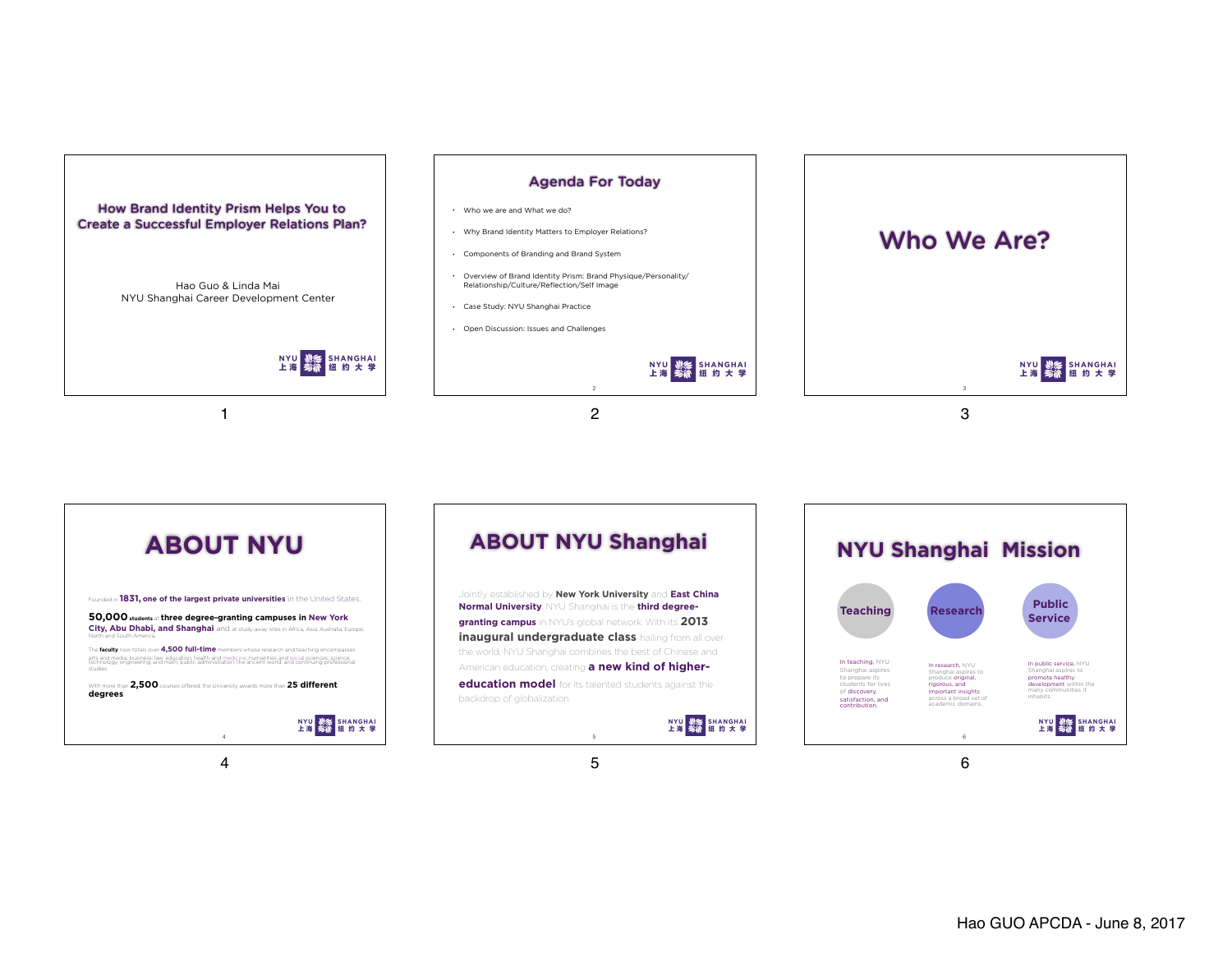

# **Employer Engagement**

### **All-Year Engagement Options:**

- Speak at **Industry Panels** or Relevant Lectures;
- Participate in Campus-wide **Networking** Events;
- Host **Company Visits** for Student Groups;
- Become an **Industry Mentor** for Students;
- Conduct Skill-based **Workshops/Training** for Students.

# NYU VICE SHANGHAL<br>上海 参<mark>術</mark> 紐 約 大 学



# **Employer Engagement**

### **All-Year Long Offering**

NYU Shanghai **CareerNet**: Our FREE online employment listing site for both **internship** and **fulltime positions**, exclusively used by NYU Shanghai students, both current **students and young alumni**.

> 11 11

NYU NE SHANGHAI

### Why Brand Identity Matters to Employer Relations?

#### **Employers**

Employers, according to NACE professional standards, are "vital partners in the educational process and primary customers for college/university career services," and the standards recommend that career centers "develop policies and practices to ensure the highest quality employer relations and services" (NACE, 2014b, Section IX).

#### **Employer Relations**

"Employer relations" in higher education career services has shifted from solely "placement" to teaching employment skills, networking, and relationship building (Hoover et al., 2013).

#### **Employer Brand**

Employer brand is the term commonly used to describe an organization's reputation as an employer, and its value proposition to its employees, as opposed to its more general corporate brand reputation and value proposition to customers. (Mosley, R. 2015)



12 12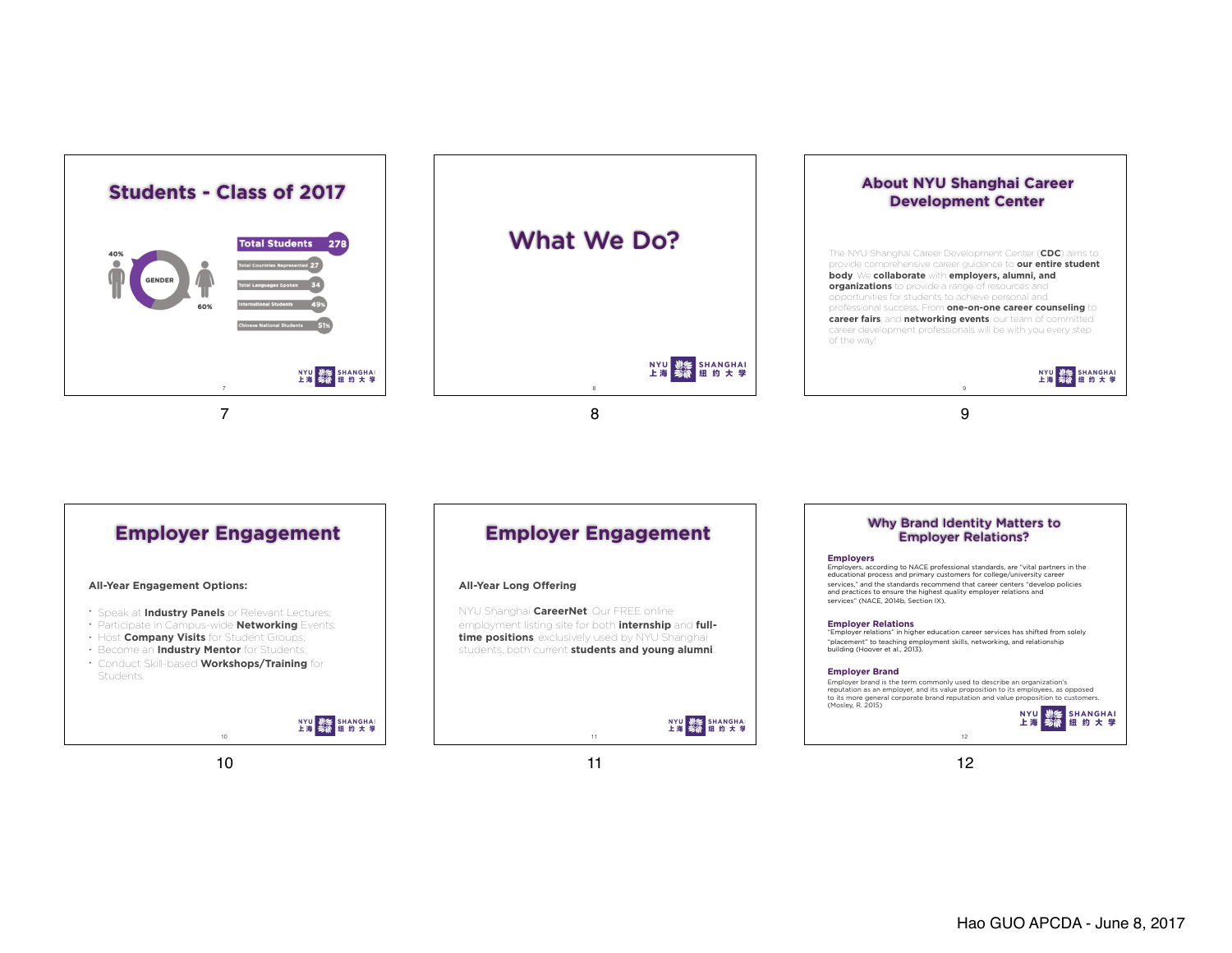